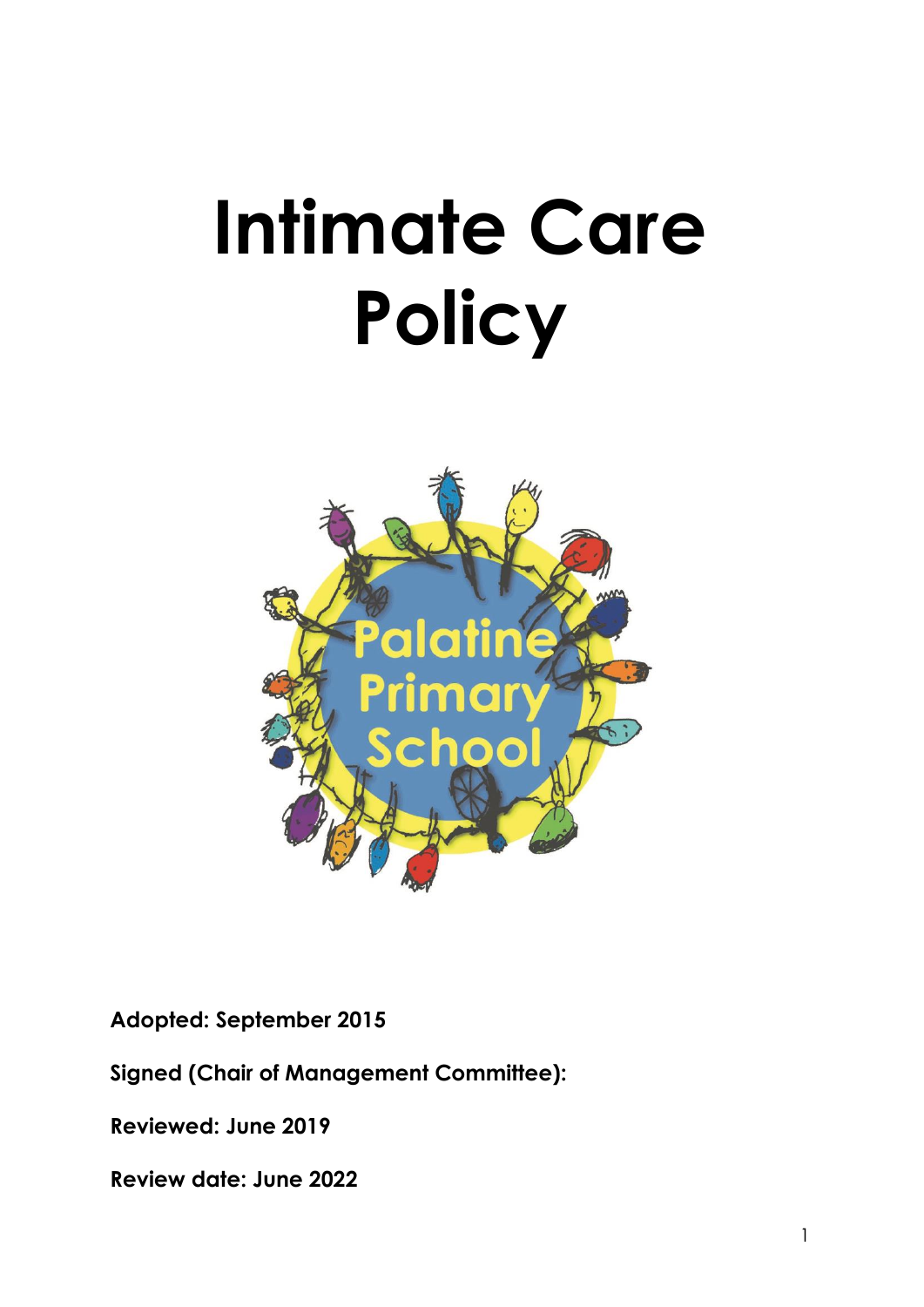# **INTIMATE CARE POLICY**

# **Principles**

- Palatine Primary School will act in accordance with Section 175 of the Education Act 2002 and the Government guidance 'Keeping Children Safe in Education Sept 2016' to safeguard and promote the welfare of pupils at this school.
- This school takes seriously its responsibility to safeguard and promote the welfare of the children and young people in its care. Meeting a pupil's intimate care needs is one aspect of safeguarding.
- Palatine Primary School recognises its duties and responsibilities in relation to the Equalities Act 2010 which requires that any pupil with an impairment that affects his/her ability to carry out day-to-day activities must not be discriminated against.
- This intimate care policy should be read in conjunction with the schools' policies as below :
- Safeguarding Policy and Child Protection procedures
- Staff code of conduct and guidance on safer working practice
- 'Whistle-blowing' and allegations management policies
- Health and Safety policy and procedures
- Manual Handling Policy and guidance
- Medicine Policy

## **Child focused Principles of Intimate Care**

The following are the fundamental principles upon which the Policy and Guidelines are based:

- Every child has the right to be safe.
- Every child has the right to personal privacy.
- Every child has the right to be valued as an individual.
- Every child has the right to be treated with dignity and respect.
- Every child has the right to be involved and consulted in their own intimate care to the best of their abilities.
- Every child has the right to express their views on their own intimate care and to have such views taken into account.
- Every child has the right to have levels of intimate care that are as consistent as possible.

## **Definition**

- Intimate care can be defined as any care which involves washing, touching or carrying out a procedure to intimate personal areas which most people usually carry out themselves but some pupils are unable to do because of their young age, physical difficulties or other special needs. Examples include care associated with continence and menstrual management as well as more ordinary tasks such as help with washing, toileting or dressing.
- It also includes supervision of pupils involved in intimate self-care.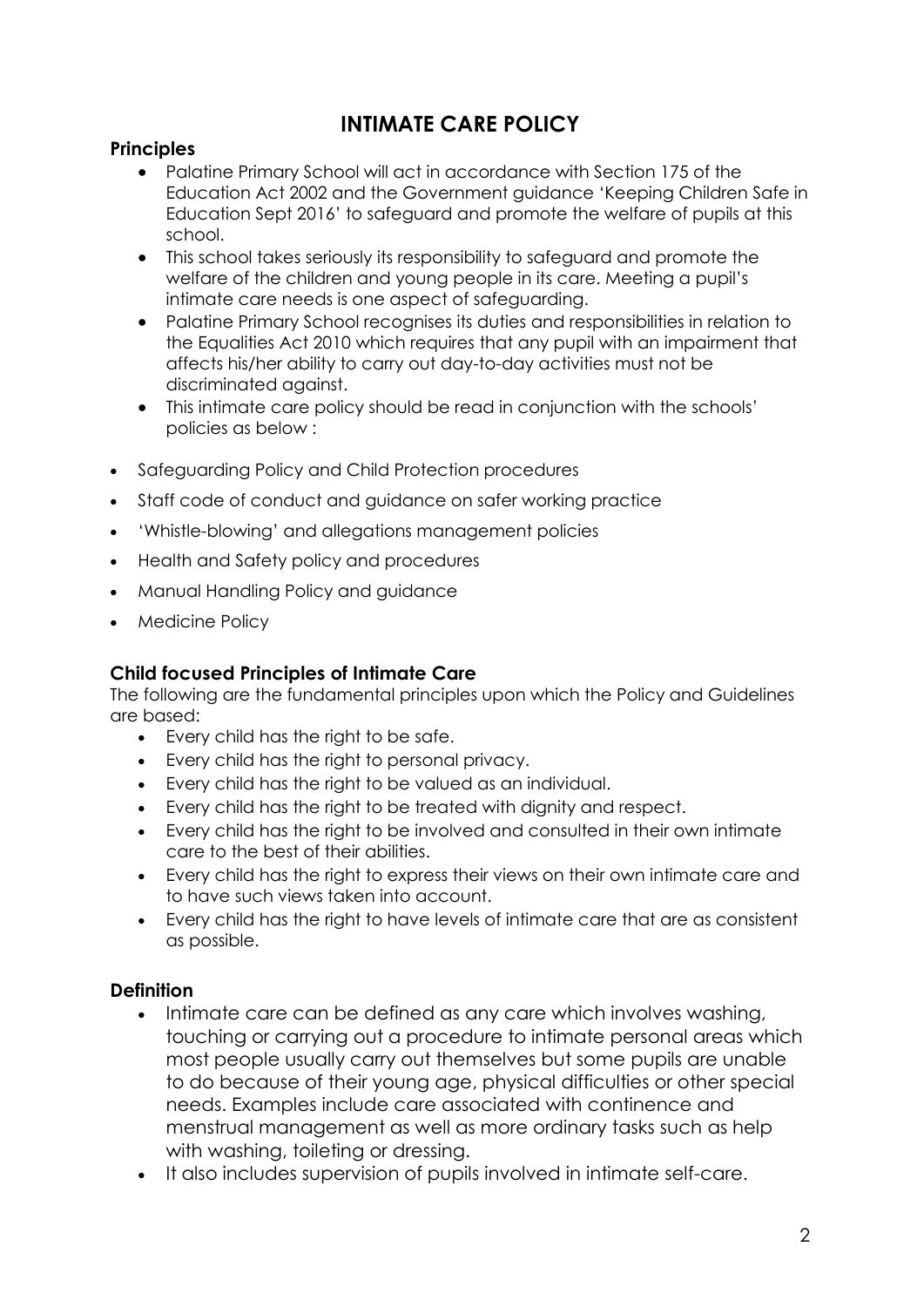#### **Introduction**

Palatine Primary School is committed to ensuring that all staff responsible for the intimate care of pupils will undertake their duties in a professional manner at all times. We recognise that there is a need to treat all pupils with respect and dignity when intimate care is given. No pupil should ever be attended to in a way that causes distress or pain.

#### **Our approach**

The management of all pupils with intimate care needs will be carefully planned. The pupil who requires intimate care is treated with respect at all times; the pupil's welfare and dignity is of paramount importance.

Staff who provide intimate care receive training to do so this includes; Child Protection, Health and Safety and manual handling training. Within Manual Handling (lifting and moving) staff are given training on using slings and hoists as required and are fully aware of best practice. Equipment is provided to assist with pupils who need special arrangements following assessment from our physiotherapist and occupational therapist as required.

Staff are supported to adapt their practice in relation to the needs of individuals taking into account developmental changes such as the onset of puberty and menstruation.

The pupil will be supported to achieve the highest level of autonomy that is possible given their age and ability. Staff will encourage each pupil to do as much for him/her self as he/she can. This may mean, for example, giving the pupil responsibility for washing themselves.

Each pupil's right to privacy will be respected. Careful consideration will be given to their situation to determine how many staff might need to be present when a pupil requires intimate care. The number of adults stated on the individual's care plan (as required e.g. catheterisation) and Statement of Special Educational Need is reviewed on a regular basis to ensure the correct provision is always available.

#### **Where intimate care is required the staff allocated to that class will where possible work on a rota basis to ensure over familiarity in a relationship does not occur, yet, regular staff are attending the pupil so they feel comfortable and cared for.**

It is best practice to have two staff members present during intimate care routines and wherever possible this will be provided by staff who are the same sex as the child. However, in our setting this is not always possible. On all residential visits there is a mixture of male and female staff to ensure intimate care is provided by an individual of the same sex wherever possible and we ensure that enough staff are provided to enable 2:1 for changing routines.

Intimate care arrangements will be discussed with parents/carers on a regular basis and recorded on the pupil's care plan where this applies. The needs and wishes of pupils and parents will be taken into account wherever possible within the constraints of staffing and equal opportunities legislation.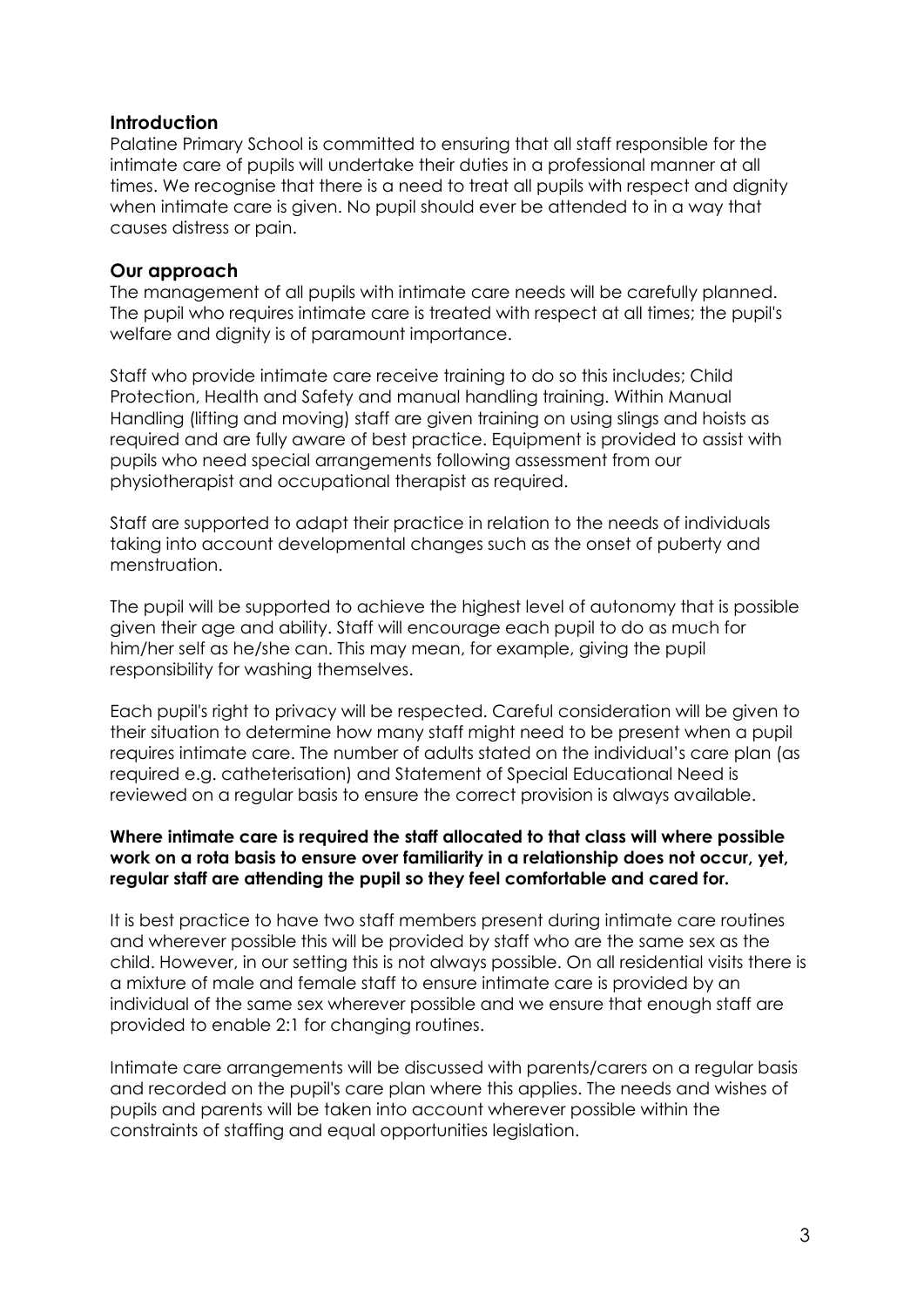#### **The Protection of Pupils**

Child Protection Procedures will be adhered to at all times. Concerns of a child protection nature must be referred to the Designated Safeguarding Lead (DSL) or Deputy DSL and dealt with in accordance with school child protection procedures.

All children will be taught personal safety skills carefully matched to their level of development and understanding.

If a member of staff has any concerns about physical changes in a child's presentation, e.g. marks, bruises, soreness etc they must immediately report concerns to the DSL – Assistant Head teacher Rosemary Needs or Deputy DSL's Head teacher Catriona Goldsmith and Senior Teacher Charlotte Howting in her absence.

If a pupil becomes distressed or unhappy about being cared for by a particular member of staff, the matter will be looked into and outcomes recorded. Parents/carers will be contacted at the earliest opportunity as part of this process in order to reach a resolution. Staffing schedules will be altered until the issue(s) are resolved so that the pupil's needs remain paramount. Further advice will be taken from outside agencies if necessary.

If a pupil or any other person makes an allegation against a member of staff, all necessary procedures will be followed (see CP Policy/ Procedures for details). This should be reported to the Head teacher (or to the Chair of Governors if the concern is about the Head teacher) who will consult the Local Authority Designated Officer in accordance with the school's CP policy. It should not be discussed with any other members of staff or the member of staff the allegation relates to.

Similarly, any adult who has concerns about the conduct of a colleague at the school or about any improper practice will report this to the Head teacher or to the Chair of Governors, in accordance with the CP procedures and 'whistle-blowing' policy.

#### **Pupils wearing pads**

Palatine staff work closely with parents in regards to intimate care routines. Class teachers and support staff will discuss care needs and timing issues with parents at the start of each year and have frequent contact with parents to discuss any changes in routine or care needs. This allows the school and the parent to be aware of all the issues surrounding this task right from the outset.

#### **Changing facilities**

Children who have long-term incontinence will use the specially adapted facilities in the School. The dignity and privacy of the child is of paramount concern and signs are used on the general toilet doors to show that the toilet is in use and that adults are assisting pupils in the toilet.

#### **Equipment Provision**

Parents provide pads, wipes etc. Parents are made aware of any equipment they need to provide. Families need to send in the pads and wipes appropriate for the individual's needs and on occasion will also provide disposal bags. A change of clothes may also be necessary. School is responsible for providing gloves, aprons, a bin and liners to dispose of any waste.